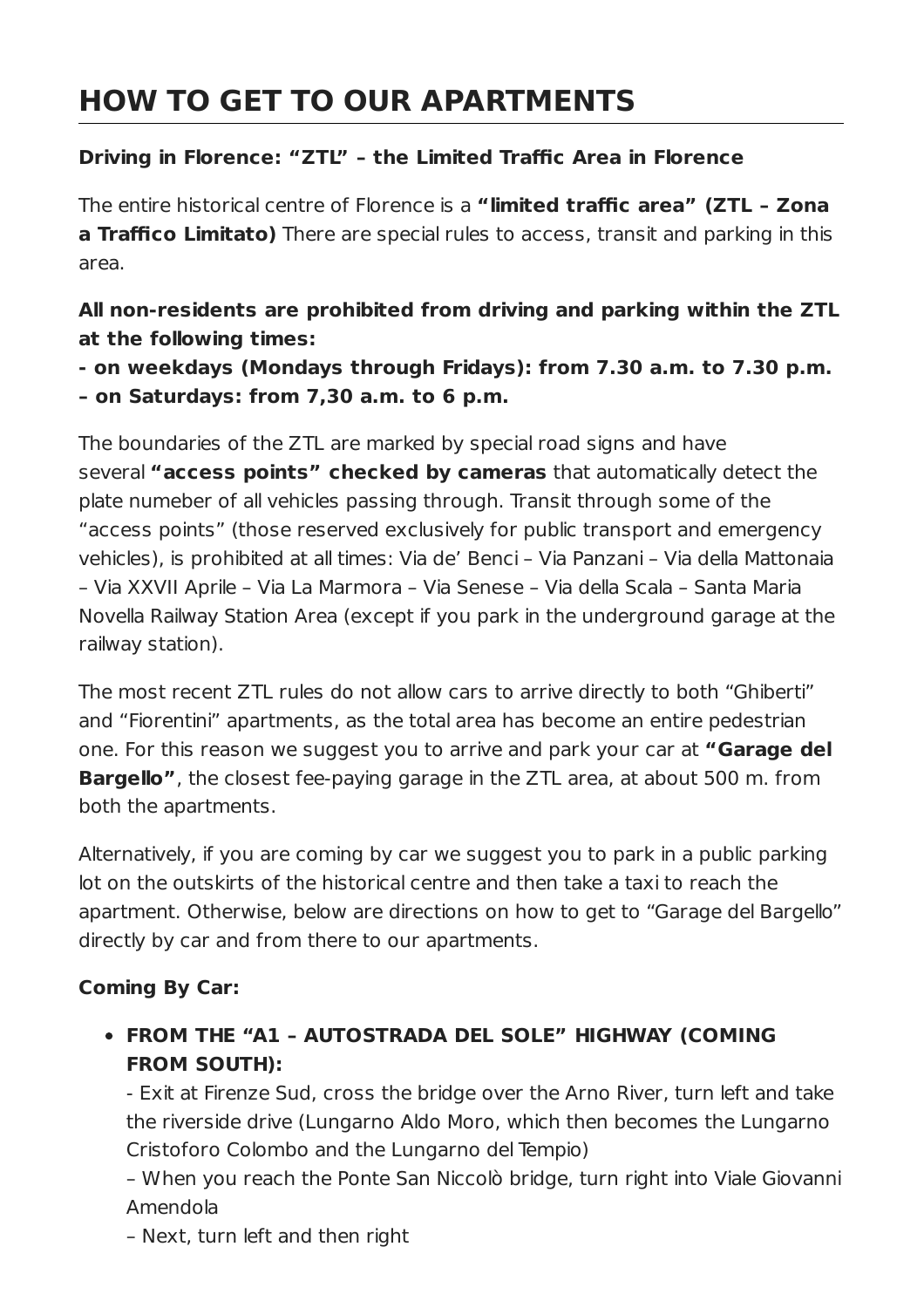– Take Via dell'Agnolo, which after 700 m becomes Via Pandolfini

- Turn left into Via de' Giraldi, then left again into Via Ghibellina
- After few meters you'll find "Garage del Bargello" on your left hand side
- Park your car in the garage and reach the apartment on foot

## **FROM THE "FI-PI-LI" LINK ROAD (COMING FROM PISA):**

- Leave the highway at the Florence exit and drive until you cross the Ponte alla Vittoria bridge over the Arno

– Follow the Viali boulevards straight on down Viale Fratelli Rosselli and then Viale Filippo Strozzi

– Turn right into Viale Spartaco Lavagnini, then right again when you get to Piazza della Libertà

- Bear right and continue straight on until you get to Piazzale Beccaria
- Turn right into Viale della Giovine Italia

– Take the second right, Via dell'Agnolo, which after 700 m becomes Via Pandolfini

- Turn left into Via de' Giraldi, then left again into Via Ghibellina
- After few meters you'll find "Garage del Bargello" on your left hand side
- Park your car in the garage and reach the apartment on foot

## **Walking route (415 m.) from "Garage del Bargello" to "Ghiberti" apartment:**

– Exit the garage and turn right heading west on Via Ghibellina toward Via dell'Acqua for 130 m.

- Turn right at Via del Proconsolo and go straight for 100 m.
- Turn left at Via del Corso and walk for 150 m.
- Turn right at Via Sant'Elisabetta
- After 35 m. you'll find the doorstep on your right hand side at no.8-red

## **Walking route (371 m.) from "Garage del Bargello" to "Fiorentini" apartment:**

– Exit the garage and turn right heading west on Via Ghibellina toward Via dell'Acqua for 58 m.

- Turn left at Via dell'Acqua and go straight for 87 m.
- Turn left at Via dell'Anguillara for 13 m.
- Turn right at Via Filippina and walk for 57 m.
- Turn left at Borgo de' Greci for 87 m.
- Turn right at Via de' Magalotti and go straight for 100 m.
- Continue onto Via di San Remigio for 29 m.
- Turn left at Via dei Neri
- After 12 m. you'll find the doorstep on your right hand side at no.21
- **Public Parking Lots Outside the "ZTL": - PARTERRE PARKING LOT**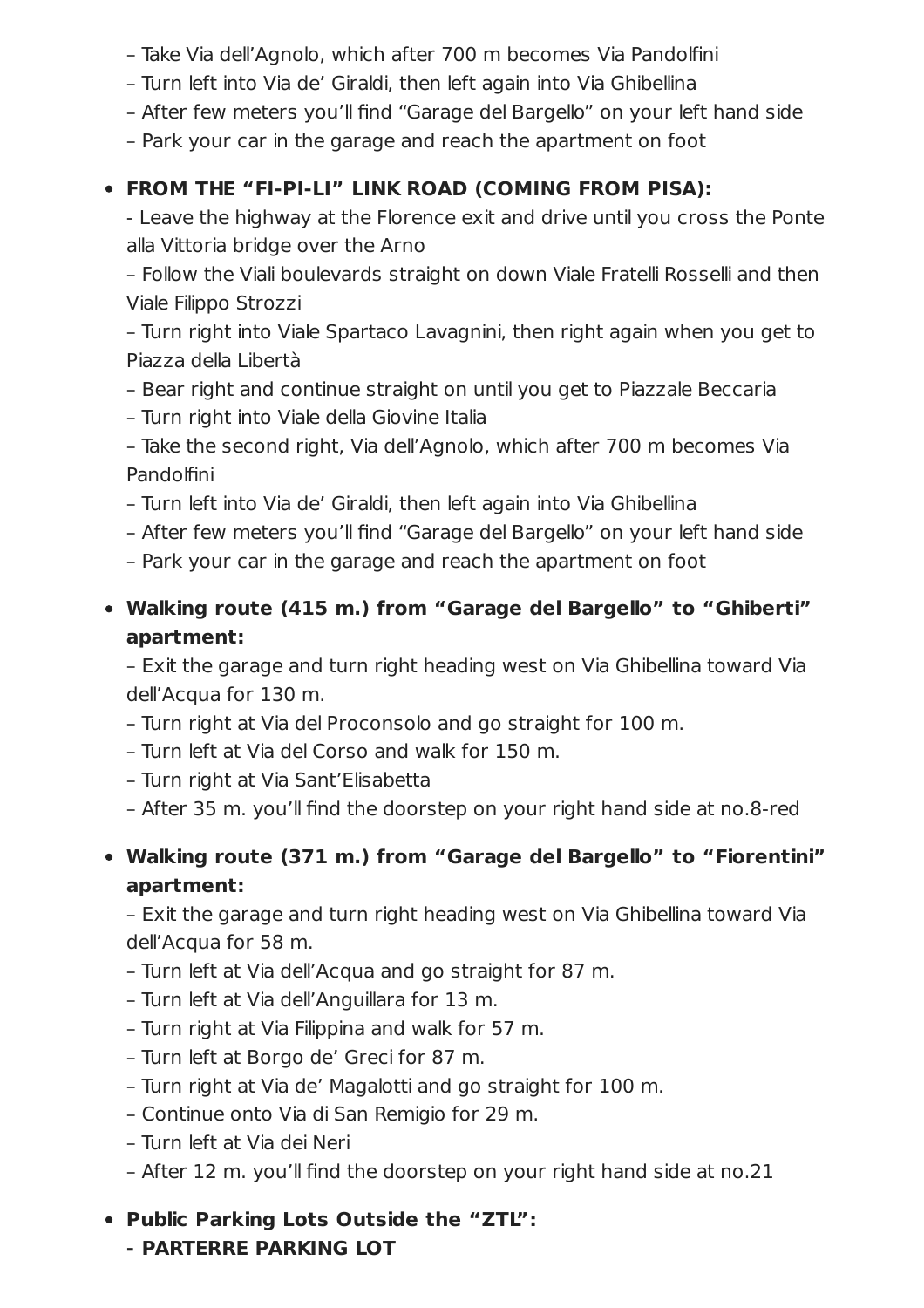Via Madonna Della Tosse, 9 (Piazza Libertà area) 50129 Firenze Telefono/Fax: 055.5001994

## **– S. AMBROGIO PARKING LOT**

Piazza Annigoni (Piazza Beccaria area) 50122 Firenze Telefono : 055.244641 Fax: 055.2344675

• Parking Lot Inside the "ZTL": **- GARAGE DEL BARGELLO PARKING LOT** Via Ghibellina, 170-red 50122 Firenze Telefono: 055.2381857

## **Coming By Train:**

Santa Maria Novella Station is **just a 15-minute walk** from our apartments. You can also reach us by taxi, or take **bus number 22 and get off at Via Dei Tintori (to reach "Fiorentini" apt) or at Canto Alla Quarconia (to reach "Ghiberti" apt).**

**If you get off at Via Dei Tintori** then head west and continue onto Via Dei Neri (you will find "Fiorentini" apartment at no.21 on your left hand side).

**If you get off at Canto alla Quarconia** (Via Dante Alighieri) you have to head west for few meters turning right at Via De' Cerchi, at the end of the street turn left at Via Del Corso and immediately right at Via Sant'Elisabetta (you will find "Ghiberti" apartment at no.8-red on your right hand side).

## **Coming By Plane:**

Florence's Peretola Airport is **just 9 km** (a 20-minute car ride) from our apartments. **Taxis** charge a flat €25.00 fee (baggage is charged extra). If you are driving yourself, follow these directions:

– Follow signs towards "Viali di circonvallazione" (ringroad blvd) and continue onto Piazza Della Libertà

– Turn right into Viale Don Giovanni Minzoni

– Take the second right, Via Leonardo da Vinci, and continue for 1 km. Turn right into Via degli Artisti

– When you reach Piazzale Donatello, carry straight on to Viale Antonio Gramsci

– After another kilometre, turn right into Piazza Beccaria, and then right again into Viale della Giovine Italia